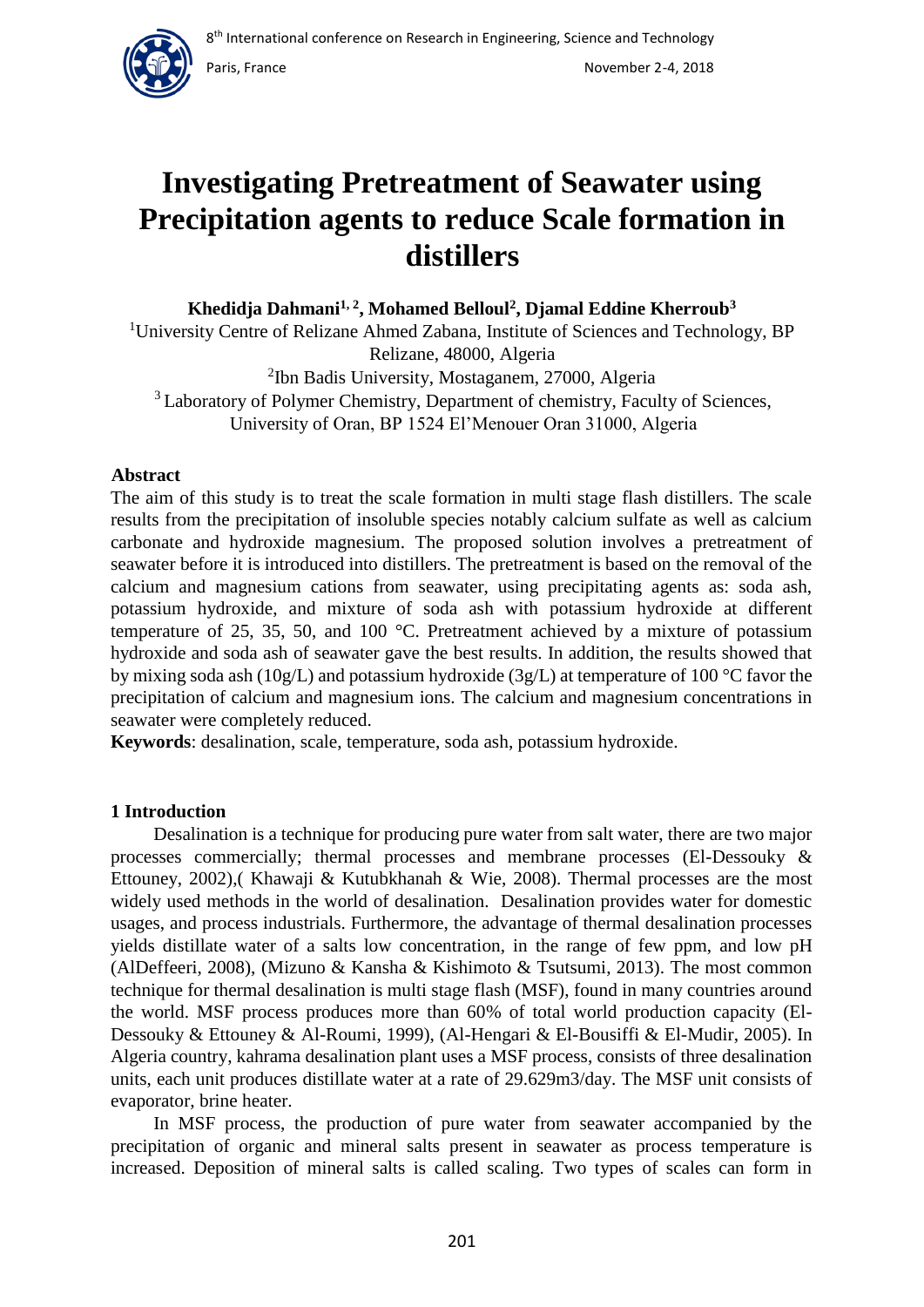seawater evaporators, the alkaline scales calcium carbonate and hydroxide magnesium, and non alkaline scales such as calcium sulfate (Al-Sofi, 1999). The formation of scale on hot surfaces such as evaporators reduces heat transfer surface rates, decline flow rates and this lead to reduction of distillate water production.

Alkaline scales result from the interaction between the decomposition and hydrolysis products of bicarbonates ions of seawater with calcium and magnesium to produce calcium carbonate and hydroxide magnesium (Shams El Din & El-Dahshan & Mohammed, 2005). Deposition of calcium carbonate and hydroxide magnesium depends on temperature, pH, and the concentration of bicarbonate, carbonate, calcium, and magnesium ions (Al-Rawajfeh & Glade & Ulrich, 2005).

On the other hand, in MSF evaporators, the formation of non alkaline scales mainly calcium sulfate result from direct crystallization of anhydrite, hemihydrate, or gypsum from seawater. The higher amount of calcium sulfate is in form of hemihydrate (Sheikholeslami & Ong, 2003).

Langelier et al. spoke, if the temperature augment, the bicarbonate ions decomposes and yields carbonate ions, which precipitate in form of calcium carbonate. At still increased temperature, the carbonate ions hydrolyze to lead to the precipitation of hydroxide magnesium (Al-Sofi, 1999).

Many researchers have devoted to combat mineral salt precipitation on hot surfaces in the MSF system, scale prevention methods used: the addition of acid to prevent bicarbonate decomposition, and the addition of anti scale agents as a scale inhibitors ( Ghani & AlDeffeeri, 2010), (Al-Hamzah & Fellows, 2015), (Gill, 1999). To remove scale, it is necessary to pretreat seawater, a decalcification pretreatment using a strong cationic resin, which removal the calcium ions in seawater before thermal desalination, will retard the scale formation (Hoffman & Martinola, 1988). Important strategy, seawater decalcification pretreatment using carbon dioxide as precipitator by alkalization to remove the calcium ions; Yingying et al. investigate mechanism of the pretreatment process by carbon dioxide injection with sodium hydroxide as alkali source; so, found that the calcium and magnesium rapidly removal with sufficient amount of alkali source (Zhao & Yuan, 2013), (Zhao & Cao, 2016).

Recently (Abdessemed & Nezzal, 2008), The softening pretreatment of seawater using lime, the resin and ultrafiltration, and coupling of the two technique softening ultrafiltration for removal scale formation in seawater desalination, it was concluded that the coupling treatment by ions exchange amberlite IR120 to ultrafiltration give de best result with considerable reduction of raw water total hardness, and 98% of decreased turbidity. In previous work (Ayoub & Zayyat & Al-Hindi, 2014), the use of a precipitation softening process as a pretreatment of seawater before desalination, the importance of the process is to eliminate the calcium and magnesium ions, under variable conditions of pH and temperature. And show that precipitation softening at a pH 11 leads to complete elimination of calcium and high removal of magnesium.

To remove calcium and magnesium from seawater, the present work aims to investigate a pretreatment of seawater before evaporator desalination using precipitator reagents such as soda ash ( $Na<sub>2</sub>CO<sub>3</sub>$ ), potassium hydroxide (KOH) and mixture of soda ash with potassium hydroxide at different temperature.

# **2 Materials and Methods**

#### *2.1 Characteristics of Seawater*

Table 1 gives the principal composition of the KAHRAMA plant seawater; we notice that the total hardness is strongly high 4600mg/L. For this purpose, it is required to find technique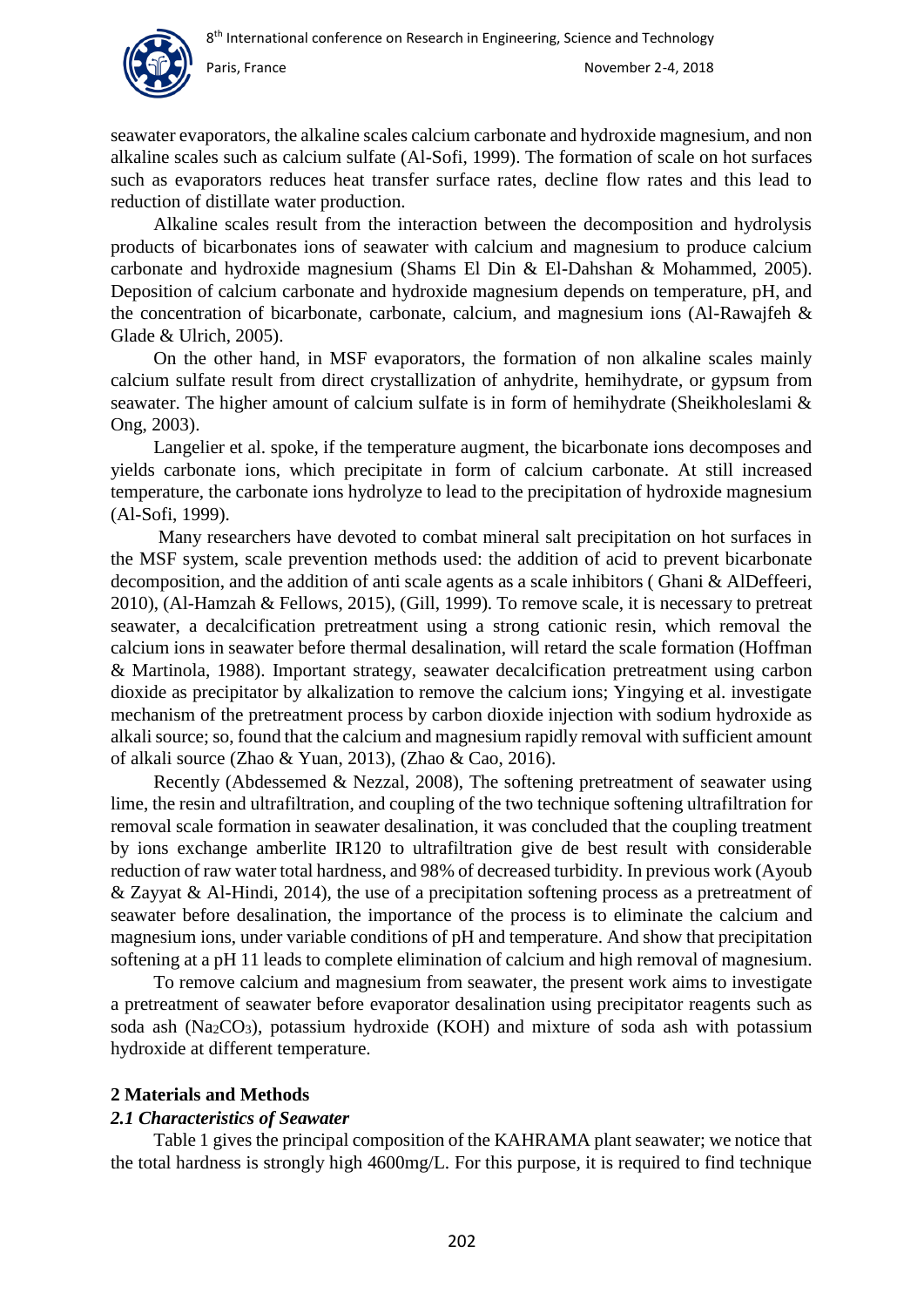seawater pretreatment, before introduce to MSF evaporators. Consequently, removal of the seawater hardness demand the using precipitator reagents like as: soda ash, potassium hydroxide, and coupling soda ash- potassium hydroxide.

#### *2.2 SEAWATER pretreatment: precipitation of Ca and Mg*

The pretreatment process was studied by measured following parameters that: pH, total hardness TH (mg/L); calcium hardness  $Ca^{2+}$  (mg/L); and magnesium hardness  $Mg^{2+}$  (mg/L), HCO<sub>3</sub><sup>-</sup>, CO<sub>3</sub><sup>2</sup>-, and OH<sup>-</sup> ion concentrations. The pH values of the filtered solutions were determined using an electrode in conjunction with a Starter type 210 pH meter. Calcium and magnesium ions were measured by an EDTA complexometric titration method; all analyses were run at a temperature of 25 °C.

first, in order to determine an optimal amount of soda ash a different amount ranging from 0.1 to 1.3 were poured into 100ml of seawater, then mixed for 5min at a speed of 250 rpm, at different temperature of 25, 35, 50, 100 °C.

Secondly, a different amount of potassium hydroxide were poured into 100 mL of seawater, and then mixed for 5min at 25 °C.

Finally, for study an optimal precipitation pretreatment, we poured a mixture of soda ash and potassium hydroxide into 100 mL of seawater, and then stirred for 5 min at a speed of 250 rpm, at temperature of 25, and 100 °C. All filtered solutions were analyzed at temperature of  $25 \text{ °C}$ .

| Parameters                    | Value   |
|-------------------------------|---------|
| Total hardness, mg/L          | 4600    |
| $Ca^{2+}$ , mg/L              | 610     |
| $Mg^{2+}$ , mg/L              | 747,225 |
| $Cl^-$ , mg/L                 | 20412,5 |
| TA, mg/L                      | 25      |
| $TAC$ , mg/L                  | 85      |
| TDS, at $180^{\circ}$ C, mg/L | 38942   |
| $Na^+$ , mg/L pH              | 13013   |
| Temperature, °C               | 7,89    |
|                               | 25      |

Table 1 composition of the KAHRAMA plant seawater

#### **3 Results and Discussion**

#### *3.1 Influence of Added Amount of Soda ash*

In order to determine an optimal amount of soda ash  $(Na<sub>2</sub>CO<sub>3</sub>)$ , Figure  $(1(a, b))$  shows the variation in calcium and magnesium content as a function of the soda ash concentration at a contact times of 5minutes and at a different temperatures 25, 35, 50, 100 °C. The concentration of calcium and magnesium ions in filtered solution decreased after adding various amount of Na<sub>2</sub>CO<sub>3</sub>, as the concentration of Na<sub>2</sub>CO<sub>3</sub> increased, the concentration of Ca<sup>2+</sup> and  $Mg^{2+}$  in filtered solution declined. For instance, the concentration of  $Ca^{2+}$  and  $Mg^{2+}$  at temperature of 25°C were declined to near 5 mg/L and 379, 91 mg/L, respectively, after added 13 g/L of sodium carbonate. This result means that the soda ash is a promoter of calcium precipitation. Ricardo I. Jeldres et al. (2017) found that the sodium carbonate is useful to precipitate calcium, the calcium concentration falls to 0 mg/L after adding 0.05 M of Na<sub>2</sub>CO<sub>3</sub> with mixing for 30 min at room temperature.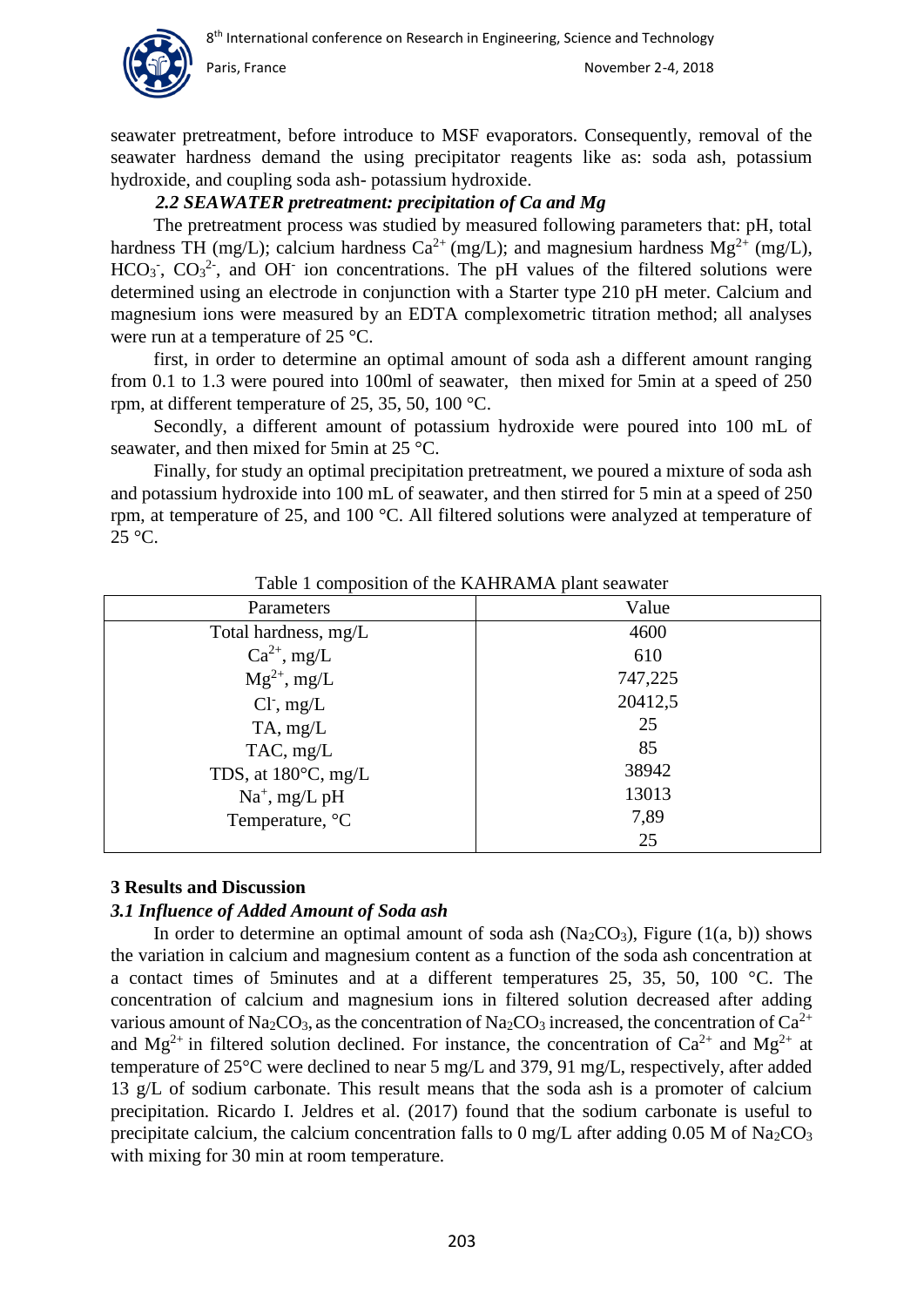



At temperature of 100 °C, the concentration of calcium and magnesium ions declined to 2,5 mg/L and 142.76 mg/L, respectively, for an optimal amount of soda ash of 10 g/L. after this optimal concentration of soda ash in seawater, the concentration of calcium and magnesium remained constant in the filtered solution. Thus, the optimal soda ash concentration is 10 g/L at temperature of 100 °C. It can be concluded that temperature also favors the precipitation of calcium and magnesium ions, so to avoid falling to the scale problem during thermal desalination, calcium and magnesium ions must be removed at maximum.

Soda ash dissolves in seawater and produces two sodium ions [Na<sup>+</sup>], and one carbonate ion  $[CO<sub>3</sub><sup>-2</sup>]$  for each unit of soda ash (Equation 1). The carbonate of soda ash reacts with the calcium and magnesium ions existing in seawater to give the insoluble minerals of calcium carbonate [CaCO<sub>3</sub>], and magnesium carbonate [MgCO<sub>3</sub>], respectively (Equations 2 & 3).

$$
Na2CO3 \longrightarrow 2Na4+CO32- (1)
$$
  
\n
$$
Ca2+ + CO32- \longrightarrow CaCO3 (2)
$$
  
\n
$$
Mg2+ + CO32- \longrightarrow MgCO3 (3)
$$
  
\n
$$
HCO3 + OH- \longrightarrow CO32- + H2O (4)
$$
  
\n
$$
CO32- + H2O \longrightarrow OH- + CO2 (5)
$$

The rise of temperature from 25 to 100 °C promotes the precipitation of calcium and magnesium. So, at moderate temperature the bicarbonates decompose to carbonates by the following reaction (equation 4). This will allow to the precipitation of calcium carbonate (AlSofi, 1999). As the temperature still more increase, the carbonate ions hydrolyze by the following cited reaction (equation 5). Therefore, production of the hydroxyl groups causing the precipitation of hydroxide magnesium (Mg(OH)2).

Thus, the soda ash and higher temperature, removed more calcium and magnesium ions from seawater. At temperature of 25 °C and amount of 13g /L soda ash, remove 5mg/L and 397.91 mg/L of calcium and magnesium, respectively. The temperature of  $100^{\circ}$ C and amount of 10 g/L soda ash gives the best result, precipitate the amount of 142.8 mg/L of magnesium and eliminate totally the calcium.

### *3.2 INFLUENCE of potassium hydroxide added on filtered seawater solution of soda ash at 25 and 100°C*

Soda ash provides the  $CO<sub>3</sub><sup>2</sup>$  ions to seawater solution, which react with calcium to precipitate in form of calcium carbonate, and sufficient amount of carbonate react with magnesium to form magnesium carbonate. At temperature of 25  $^{\circ}$ C display in Fig. 2 (d), the addition of KOH into filtered solution of soda ash, lead to increase in pH solution, this is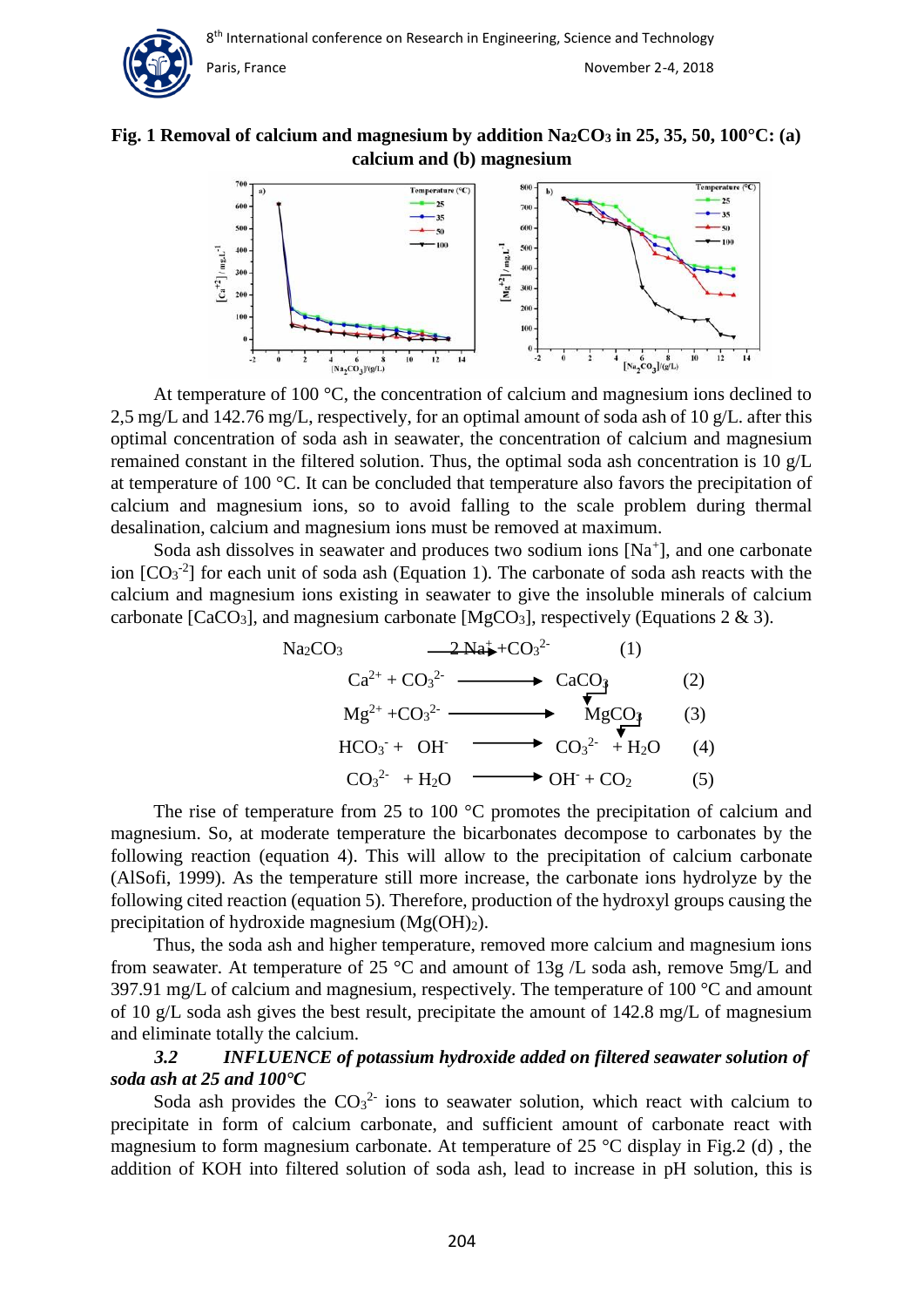

increased the OH-concentrations, which allow to decompose the bicarbonate ions in carbonate ions. pH solution at temperature of 25°C augment with KOH amount added into filtered solution of 10g/L soda ash, the concentration of calcium and magnesium ions decreased near to zero after added amount 1 and 6 g of KOH, respectively.

Soda ash and augment of pH solution, due to addition of KOH produce carbonate and hydroxide ions. Therefore, the two ions  $(CO<sub>3</sub>, OH<sup>-</sup>)$  react with calcium and magnesium to compose calcium carbonate and hydroxide magnesium.

At temperature of 100  $^{\circ}$ C showed in Fig. 2 (e), there are two effects, the addition of soda ash-KOH and augment of temperature. The temperature continued the precipitation of magnesium, magnesium ions totally eliminate after added amount 3 g of KOH into filtered solution 10 g/L of soda ash. Thus, the amount 3 g of KOH added into 10 g/L gives the best results for completely remove the calcium and magnesium ions.

The seawater solution of soda ash-KOH heated at 100 °C; the temperature hydrolyzes the carbonate to form OH-ions in solution. Therefore, hydroxide reacts with magnesium ions remained in filtered solution of soda ah -KOH and precipitate in form of magnesium hydroxide.

**Fig. 2** The concentration of  $Ca^{2+}$ ,  $Mg^{2+}$  in filtrated solution of 10 g/L soda ash after **adding various amount of KOH at (d) 25 °C, (e) 100 °C.** 



The pH and concentration of  $HCO_3$ <sup>-</sup>, CO<sub>3</sub><sup>2</sup>-, and OH<sup>-</sup> in seawater solution and in filtered solution of 10 g/L of soda ash, after adding various amount of potassium hydroxide at temperature of 25, 100 °C and mixing for 5 min of 250 rpm were shown in Fig.3 (f, g).

**Fig. 3 The pH and concentration of HCO<sup>3</sup> - , HCO<sup>3</sup> 2- and OH-in filtered solution after adding various amounts of potassium hydroxide (KOH) at a concentration of soda ash of 10 g/L at temperature f) 25°C** 

**and g) 100 °**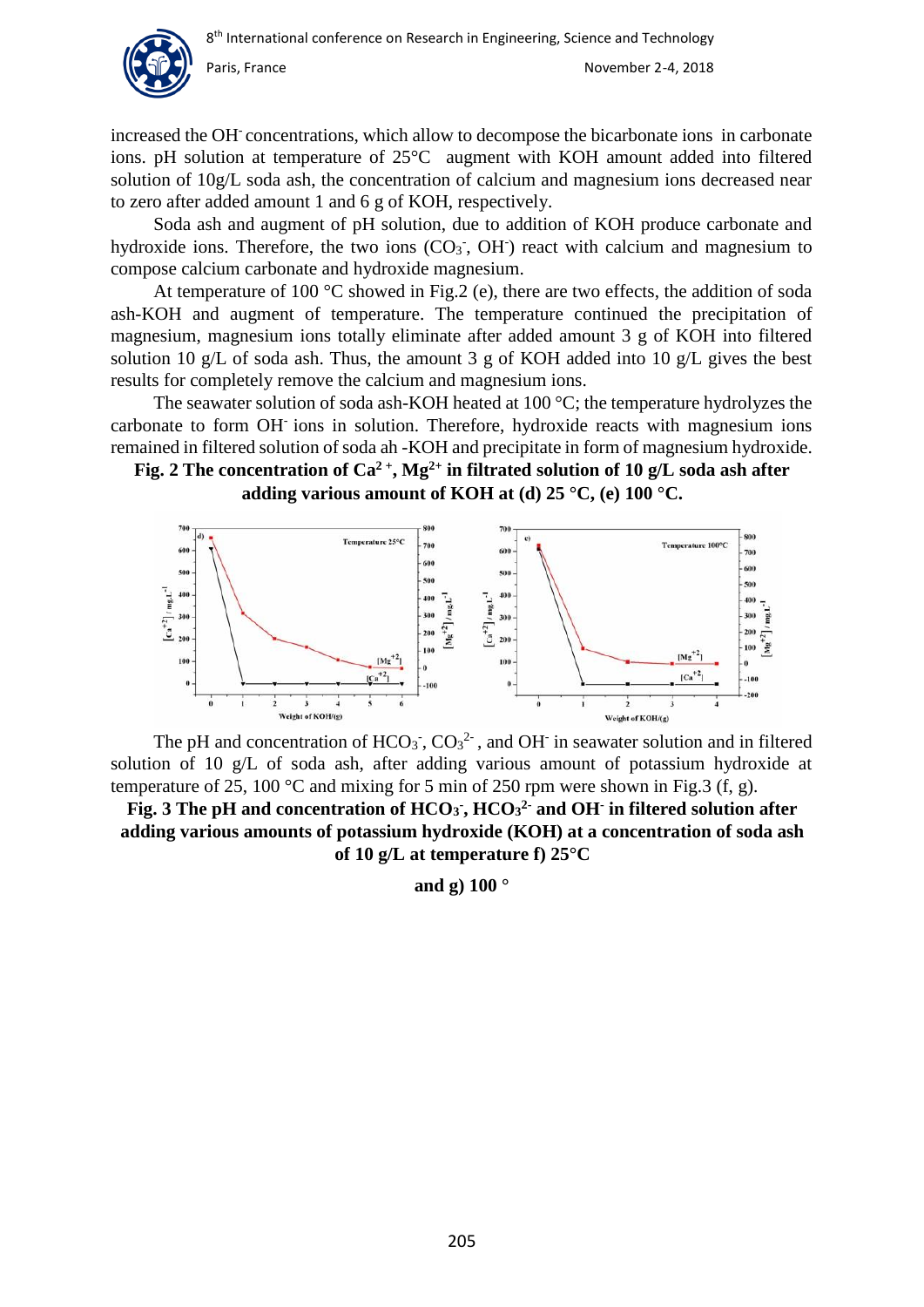

Paris, France **November 2-4, 2018** 



At the both temperatures 25 and 100  $^{\circ}$ C, it can concluded that just added an amount 1 g of KOH in filtered solution of soda ash, the bicarbonate concentrations decline rapidly tends to zero. This concentration of bicarbonate rest constant with continuous added of KOH. But, the concentration of carbonate and hydroxide increased with increasing the amount of KOH added. The bicarbonate, carbonate and hydroxide concentrations in seawater are 40, 50 and 0 mg/L, respectively. The concentration of carbonate and hydroxide at temperature 25 °C reached to 5400, and 4900 mg/L, respectively, after added amount 6 g of KOH in filtered solution 10 g/L soda ash. But, at temperature of 100 °C, the concentrations of carbonate and hydroxide ions reached to value of 4670, 4680 mg/L, respectively, after added amount of 3 g KOH into filtered solution of 10 g/L soda ash.

The two curves of pH (Fig.3 (f, g)) showed that the pH value equal to 9.95 and 9.31 at temperature of 25 and 100 °C, respectively, before added any amount of KOH. These values of pH increase with the rise of temperature and added amount of KOH.

At temperature of 25 and 100  $^{\circ}$ C, The optimal pH value for the total elimination of calcium and magnesium ions is equal to 11.8; this pH value is obtained by addition of 6 and 3 g in filtered solution of 10 g/L soda ash, at temperature of 25 and 100 °C, respectively.

#### **4 Conclusions**

Precipitation pretreatment is a technique for removed the calcium and magnesium ions to combat scale formation in MSF evaporators, using precipitator agents such as soda ash, potassium hydroxide and coupling soda ash-potassium hydroxide. The precipitation technique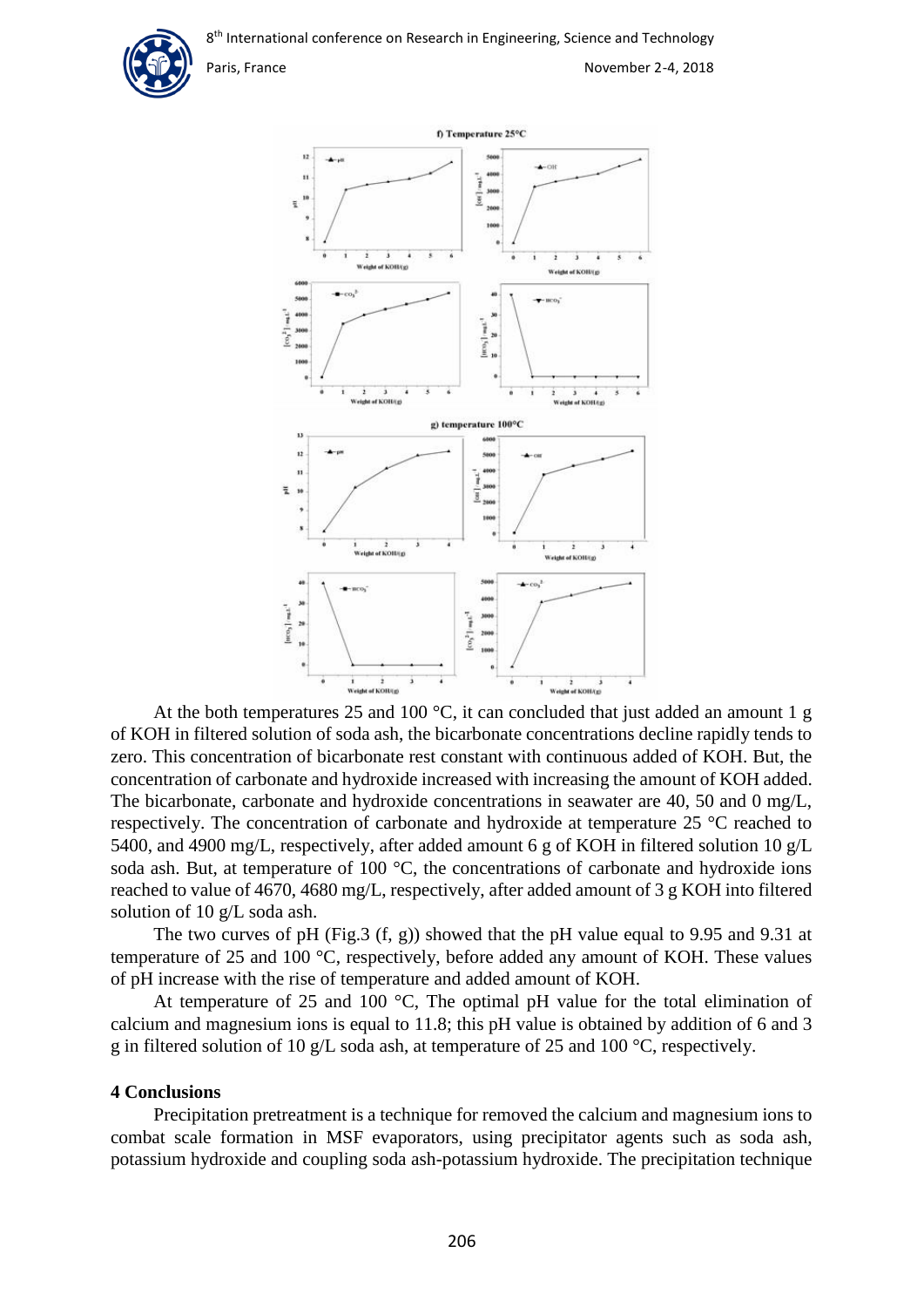

using soda ash is useful for reducing calcium, more than magnesium. The using of soda ash reduces the content of the calcium and magnesium ions in seawater at 100 °C with the rates of 95.90 % and 80.89 %, respectively. At temperature of 25 °C, the use of KOH promotes the precipitation of magnesium, its rates has been reduced from 747.225 mg/L to 36.45 mg/L. The mixture of soda ash and potassium hydroxide at 100 °C reduced completely calcium and magnesium ions in seawater.

At temperature of 100 °C, Pretreatment by a mixture of soda ash (10  $g/L$ ) and potassium hydroxide (3 g/L) gave the best results. The calcium and magnesium ion concentrations in seawater were reduced completely.

### **5 References**

Abdessemed, D. and Nezzal, G.  $(2008)$ , "Coupling softening — ultrafiltration like pretreatment of seawater case study of the Corso plant desalination (Algiers)", Desalination, Vol. 221 No. 1-3, pp.107–113.

Al-Deffeeri, S.N. (2008), "The release of CO2 in MSF distillers and its use for the recarbonation plant: a case study", Desalination, Vol.222 No.1-3, pp.579-591.

Al-Hamzah, A. A. and Fellows, C. M. (2015), "A comparative study of novel scale inhibitors with commercial scale inhibitors used in seawater desalination", Desalination, Vol.359 No. 0, pp. 22–25.

Al-Hengari, S., El-Bousiffi, M. and El-Mudir, W. (2005), " Performance analysis of a MSF desalination unit", Desalination, Vol. 182 No.1-3, pp. 73-85.

Al-Rawajfeh, A. E., Glade, H. and Ulrich, J. (2005), "Scaling in multiple-effect distillers: the role of CO2 release", Desalination, Vol. 182 No.1-3, pp. 209-219.

Al-Sofi, M. A. (1999), "Fouling phenomena in multi-stage flash (MSF) distillers", Desalination, Vol.126 No .1-3, pp.61–76.

Ayoub, G. M., Zayyat, R. M. and Al-Hindi, M. (2014), "Precipitation softening: a pretreatment process for seawater desalination", Environmental Science and Pollution Research, Vol.21 No. 4, pp. 2876-2887.

El-Dessouky, H .T. Ettouney, H. M. (2002), Fundamentals of Salt Water Desalination, Elsevier science.B.V, The Netherlands.

El-Dessouky, H.T., Ettouney, H.M. and Al-Roumi, Y. (1999), "Multi-stage flash desalination: present and future outlook", Chemical Engineering Journal, Vol.73 No.2, pp. 173-190.

Ghani, S. and Al-Deffeeri, N. S. (2010), "Impacts of different antiscalant dosing rates and their thermal performance in Multi Stage Flash (MSF) distiller in Kuwait", *Desalination*, Vol.250 No. 1, pp. 463–472.

Gill, J.S. (1999), "A novel inhibitor for scale control in seawater desalination", desalination, Vol.124 No. 1-3, pp.43-90.

Hoffmann, H. and Martinola, F. (1988), "Selective Resins and Special Processes for Softening Water and Solutions", Reactive Polymers, Vol.7 No. 2-3, pp. 263–272.

Jeldres, R.I., Arancibia-Bravo, M. P., Reyes, A. and Cisternas, L.A. (2017), "The impact of seawater with calcium and magnesium removal for the flotation of copper- molybdenum sulphide ores", Minerals Engineering, Vol.109 No. 0, pp.10-13

Khawaji, A. D., Kutubkhanah, I. K. and Wie, J.M. (2008), "Advances in seawater desalination technologies", Desalination, Vol. 221 No.1-3, pp. 47-69.